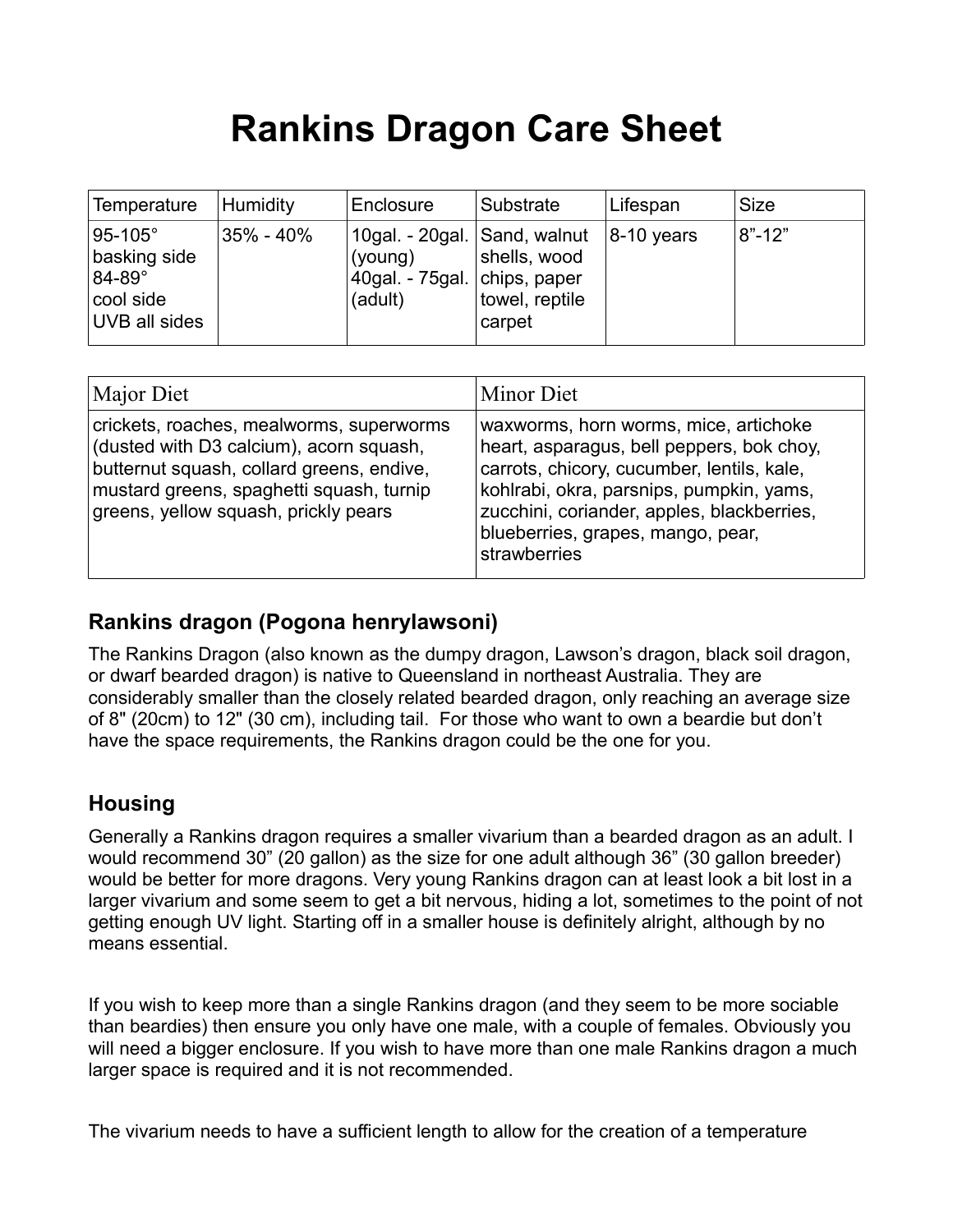gradient. The enclosure needs to be intensely hot at one end but have enough distance for the temperature to drop at the cool end.

#### **Dragon Lighting and Temperature**

Rankins Dragons are desert reptiles. Animals that actively bask in hot climates naturally receive a high dose of UVB from the sun. A basking site of about 100-110 degrees Fahrenheit works well for them. The basking site can be provided by a spotlight (such as a mercury vapor bulb) positioned over a rock, branch, etc. at one end of the enclosure. Keeping the spotlight at one end of the cage will allow your dragon to thermoregulate (move between a cooler end of the enclosure and the hotter end with the basking area). The cooler end of the enclosure can be kept at about 85 degrees. Basking bulbs should be on for 10-12 hours per day.

In addition to the basking spotlight, provide full-spectrum UVB (ultraviolet) lighting over the rest of the enclosure. This lighting is critically important for dragons that are kept indoors, as it assists them in synthesizing vitamin D3, which aids in calcium absorption. There are many types of lights available; consult with store employees and read the packaging to determine the best for your setup.

Heat can also be provided using heat tape, heat emitters and other devices available in pet stores. Keep a thermometer in the enclosure to track the cage temperature. At night, it can go down to about 65 degrees.

### **Rankins Dragon Substrate**

Sand is commonly used with Rankins dragons, though there is concern, especially when keeping young lizards, that intestinal impaction could result if they accidentally eat some. It is not recommended that you keep young dragons on sand, or any kind of loose substrate. Newspaper, paper towel or reptile carpet (though watch for loose threads or areas that can snag dragon toenails) would be better choices.

Adult Rankins can be kept on these same substrates. If you must use sand, playground sand (available at hardware and do-it-yourself stores) is a decent choice due to the fact that it's not as dusty as other types of sand. Sand mixed with clean soil that has not been treated with any fertilizers, pesticides, etc., can also be used with adult dragons. Coarse beech wood chips is also another good alternative.

If you keep your dragons on sand, reduce the risk of impaction by offering food on a shallow dish rather than placing it directly on the substrate.

While Rankins are not an arboreal lizard, they do like to climb on top of things to survey their surroundings. The vivarium should be decorated with various pieces of wood or rock to enable them to do this.

## **Dragon Food**

Rankin dragons are omnivorous, meaning they eat both animal and plant matter. Insects, such as crickets, dubia roaches and mealworms, should be dusted with a vitamin/mineral supplement and calcium. Dusting can be achieved by placing the insects in a plastic bag with